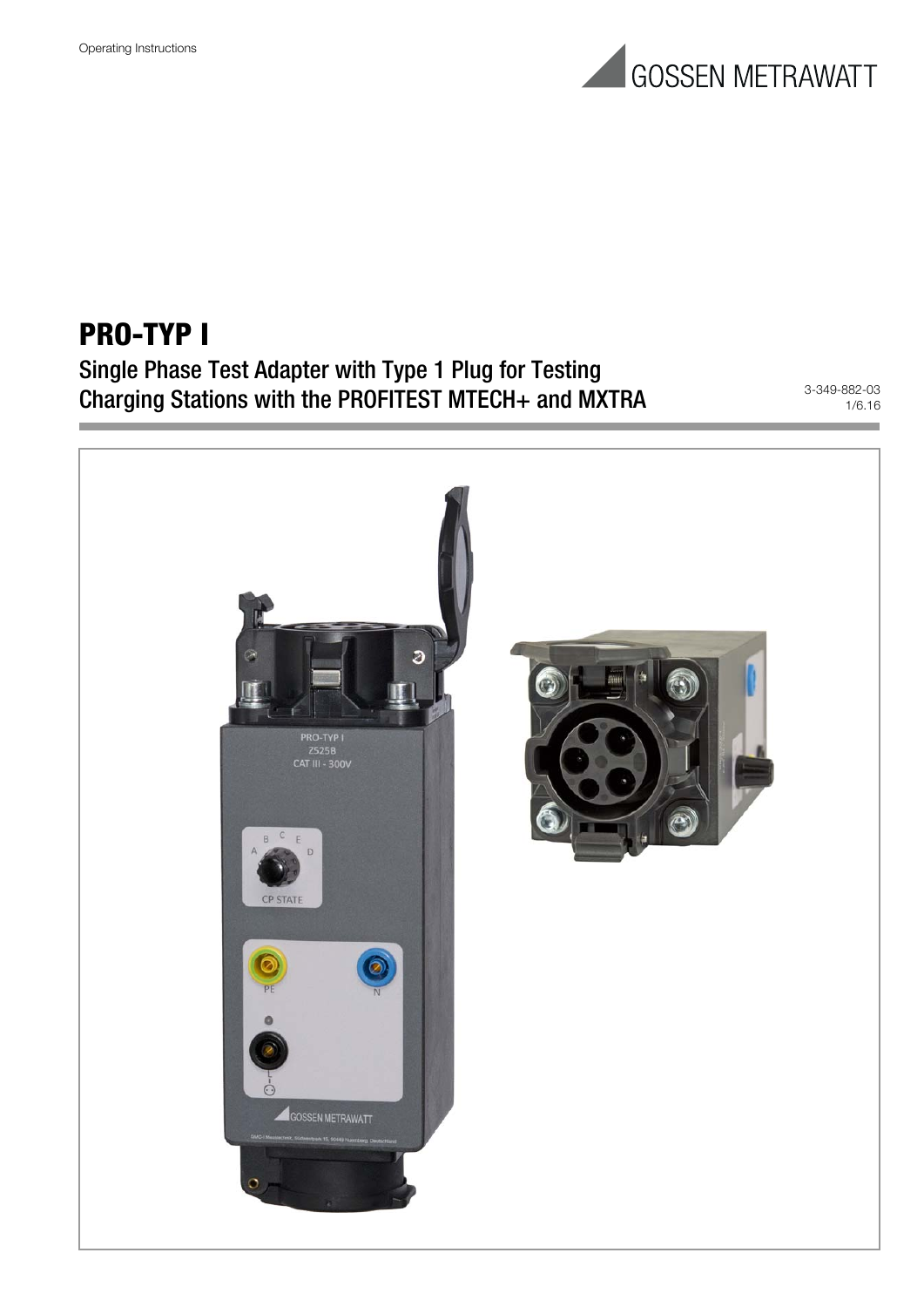#### Opening of Equipment / Repair

The equipment may be opened only by authorized service personnel to ensure the safe and correct operation of the equipment and to keep the warranty valid.

Even original spare parts may be installed only by authorized service personnel.

In case the equipment was opened by unauthorized personnel, no warranty regarding personal safety, measurement accuracy, conformity with applicable safety measures or any consequential damage is granted by the manufacturer.

#### Device Return and Environmentally Compatible Disposal

The instrument is a category 9 product (monitoring and control instrument) in accordance with ElektroG (German Electrical and Electronic Device Law). This device is subject to the RoHS directive. Furthermore, we make reference to the fact that the current status in this regard can be accessed on the Internet at www.gossenmetrawatt.com by entering the search term WEEE.

We identify our electrical and electronic devices in accordance with WEEE 2012/19/EU and ElektroG with

the symbol shown to the right per DIN EN 50419.



These devices may not be disposed of with the trash. Please contact our service department regarding the return of old devices.

If you use **batteries** or **rechargeable batteries** in your instrument or accessories which no longer function properly, they must be duly disposed of in compliance with the applicable national regulations.

Batteries or rechargeable batteries may contain harmful substances or heavy metal such as lead (PB), cadmium (CD) or mercury (Hg).

They symbol shown to the right indicates that batteries or rechargeable batteries may not be disposed of with the trash, but must be delivered to collection points specially provided for this purpose.

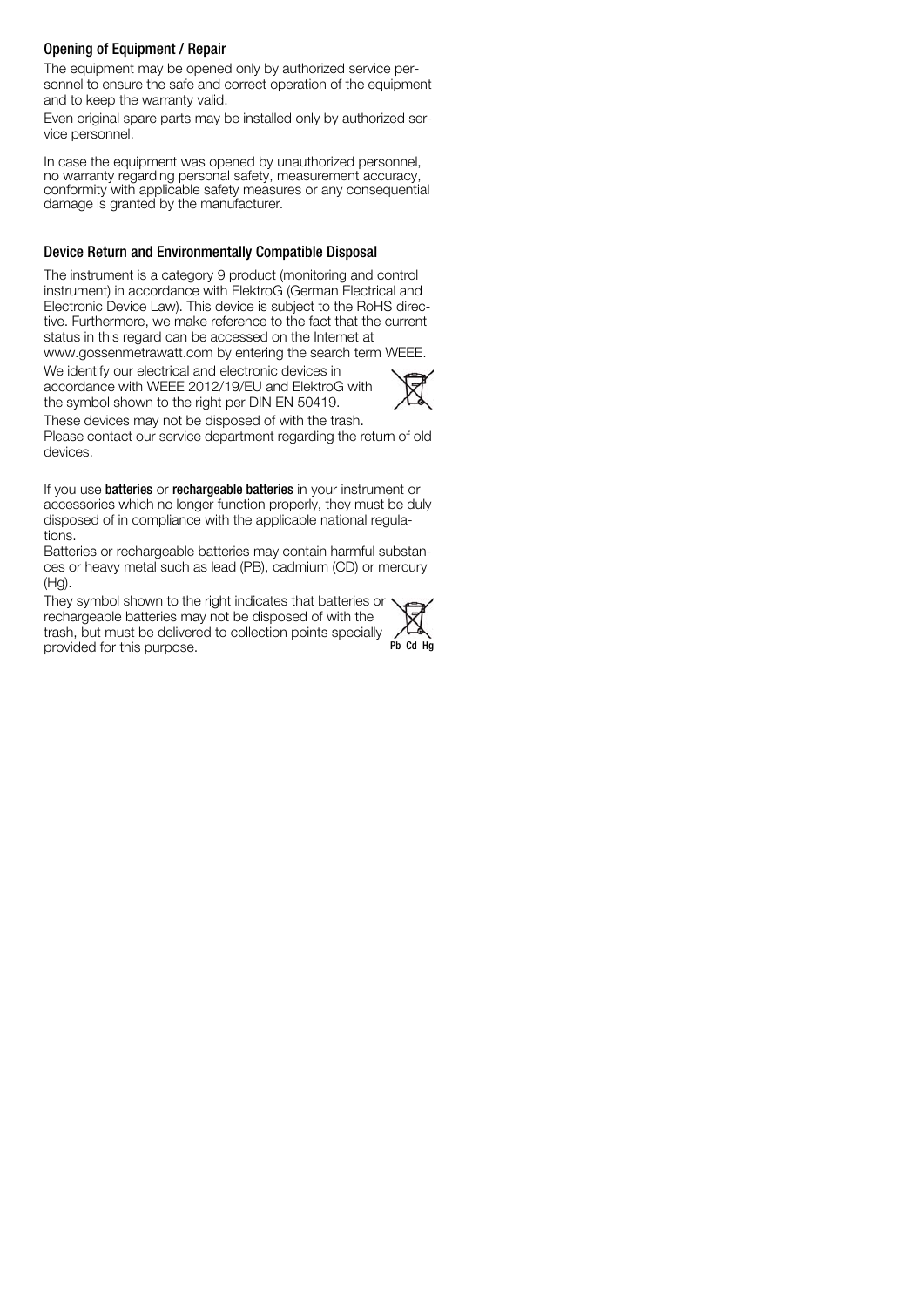#### **Table of Contents**

| VDE Testing at Charging Stations with the Help of the PRO-TYP I Test Adapter4 |  |
|-------------------------------------------------------------------------------|--|
|                                                                               |  |
|                                                                               |  |
|                                                                               |  |

#### **General Notes**

Read the operating instructions thoroughly and carefully before using your instrument. Follow all instructions contained therein. Make sure that the operating instructions are available to all users of the instrument.

### **Explanation of Symbols**

This product fulfills guidelines in accordance with 89/336/EEC.

Warning regarding **property damage**. Safety precautions must be adhered to.

Warning regarding **personal injury**. Safety precautions must be adhered to.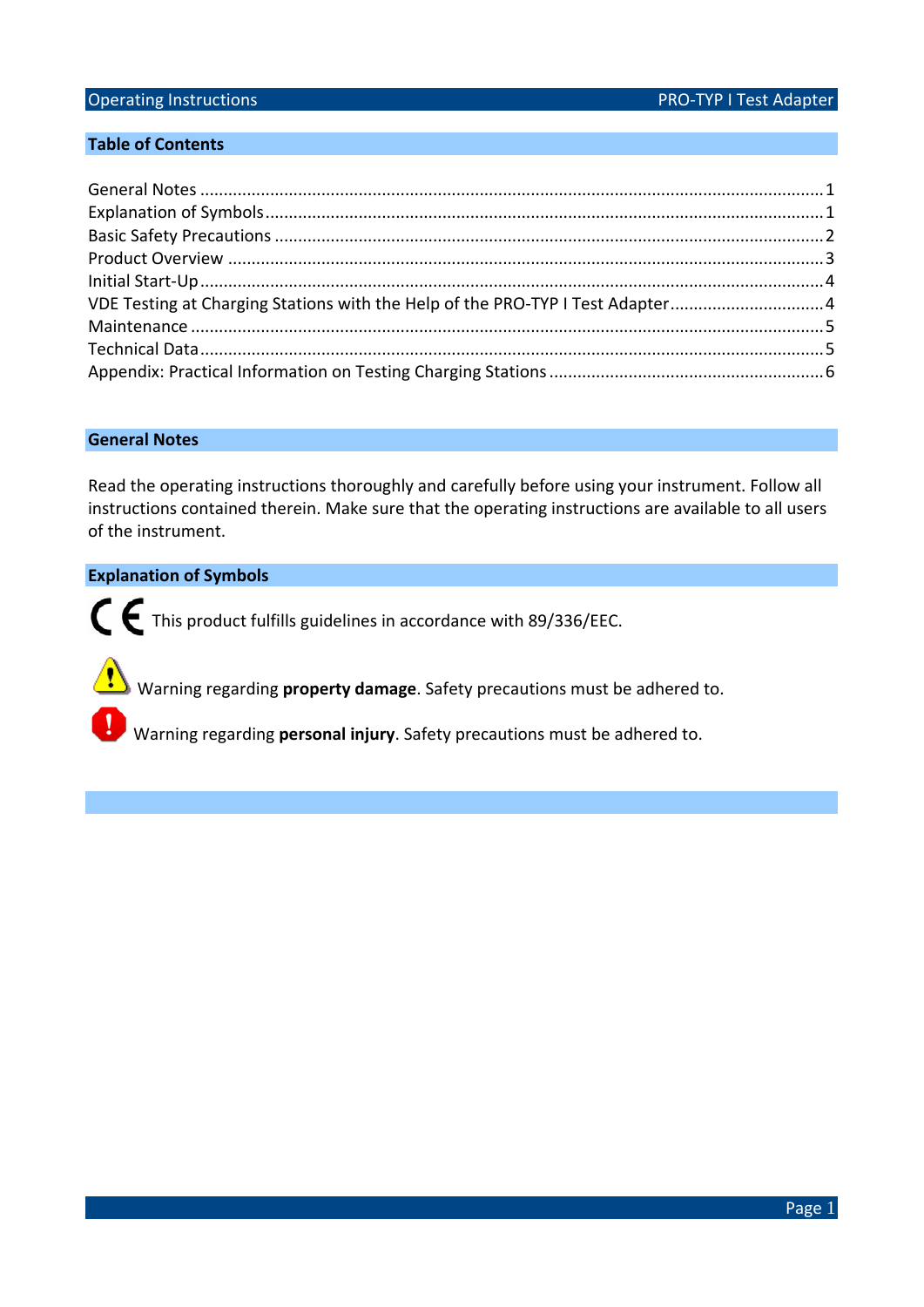#### **Basic Safety Precautions**

#### **Guarantee**

No guarantee is made with regard to function and safety unless the warnings and safety precautions included in these operating instructions are observed.

GMC-I Messtechnik GmbH assumes no liability for personal injury or property damage which occurs due to non-observance of the warnings and safety precautions.

#### **Use for Intended Purpose**

The PRO-Typ I test adapter is intended exclusively for performing tests in accordance with DIN VDE 0100-600/DIN VDE 0105-100 at charging stations for electric vehicles with type 1 connector socket (mode 3 charging). The PRO-TYP I test adapter establishes a connection between the charging station and a PROFITEST MASTER to this end. Use for other purposes is prohibited.

In particular, the test sockets and the earthing contact socket may not be used in order to connect electric loads to the charging station.

#### **Target Group**

Only trained, qualified electricians may use the PRO-TYP I test adapter.

Trained, qualified electricians fulfill the following requirements:

- Knowledge of general and specific safety and accident prevention regulations
- Knowledge of applicable electro-technical regulations
- Training in use and care of appropriate safety equipment
- Ability to recognize hazards associated with electricity





The PRO-Typ I test adapter may only be used to conduct tests at charging stations for electric vehicles with type 1 connector socket (mode 3 charging) in accordance with DIN VDE 0100- 600/DIN VDE 0105-100.

The device may only be used in combination with a PROFITEST MASTER (DIN VDE 0413)! The adapter is not intended for operation of electric loads at the test sockets or the earthing contact socket, which may result in severe property damage and personal injury!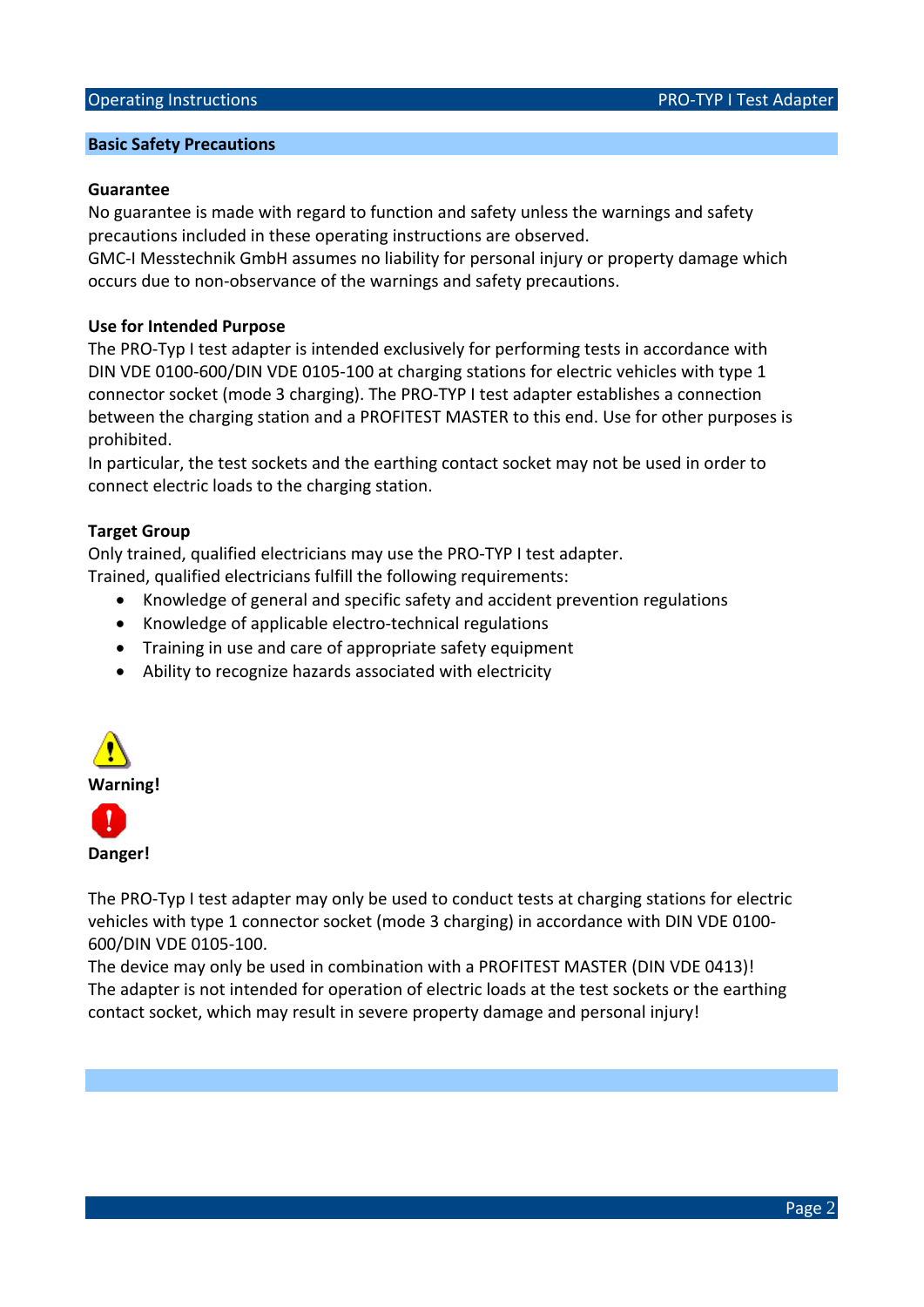### **Product Overview**

### **Scope of Delivery**

- PRO-TYP I test adapter
- Operating instructions

#### **Device Layout**



### **Key**

- 1. Rotary switch for vehicle state (CP)
- 2. Test sockets (PE, N, L1, )
- 3. Earthing contact socket (PE, N, L1)
- 4. Phase sequence indicator LEDs
- 5. Type 1 inlet for connecting the charging cable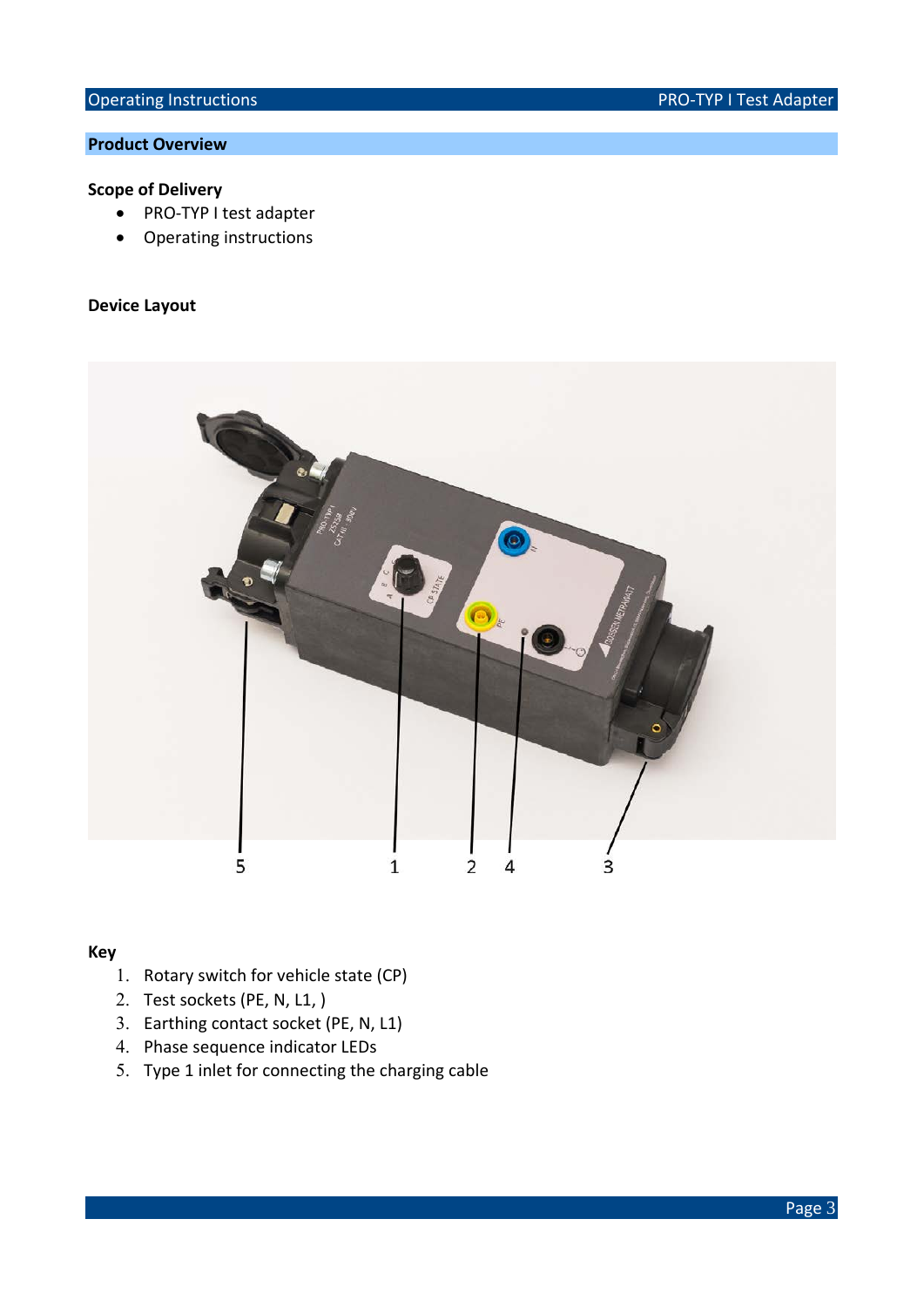### **Initial Start-Up**





**Danger!** 

The PRO-TYP I test adapter should be checked to assure that it's in good condition before initial start-up. The device may not be used if it's damaged.

The device may only be used by trained personnel.

### **Connecting a PROFITEST MASTER**

The PRO TYP I test adapter is equipped with an earthing contact socket (4), as well as test sockets to which a PROFITEST MASTER can be connected. Maximum permissible load for the connections may not be exceeded when testing a charging station (230 V, max. 13 A). Observe the manufacturer's instructions when connecting the PROFITEST MASTER.

### **Connecting the PRO TYP I Test Adapter to a Charging Station**

The device is equipped with a type 1 inlet (5) for connection to the charging station. This inlet is connected with the charging cable of a type 1 charging station. If applicable, authorization at the charging station is required to this end.

### **VDE Testing at Charging Stations with the Help of the PRO-TYP I Test Adapter**

VDE tests can be conducted at charging stations in accordance with IEC 61851 with the help of the PRO-Typ I test adapter in combination with a PROFITEST MASTER.

The test adapter triggers the charging process by simulating an electric vehicle. Only by means of simulation is the charging station's outlet energized so that it can be tested with the PROFITEST MASTER.

The test adapter makes the following functions available:

### **Vehicle Simulation (CP)**

States A, B, C, D and E can be simulated in accordance with IEC 61851. The various vehicle states are selected by means of a rotary switch (1).

- State A No vehicle connected
- State B Vehicle connected, but not ready for charging
- State C Vehicle connected and ready for charging. Venting of charging area not required.
- State D Vehicle connected and ready for charging. Venting of charging area required.
- State F Frror short-circuit between CP and PF via internal diode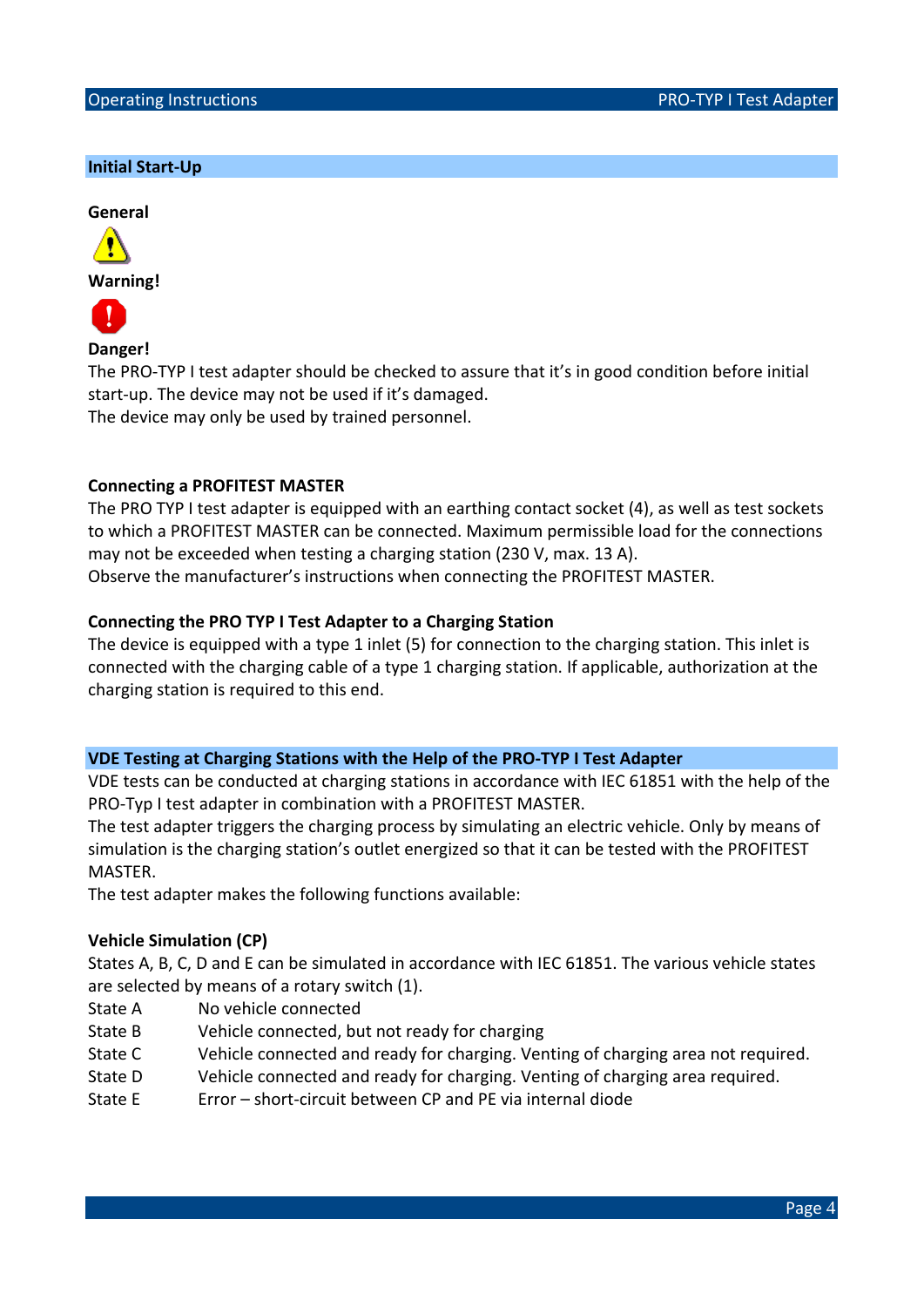#### **Cable Simulation (PP)**

The cable coding is permanently wired in the Type 1 inlet and cannot be modified.

#### **Fault Simulation**

The test adapter's rotary switch (1) can be turned to "E" in order to simulate a short-circuit between CP and PE via an internal diode.

A pending charging process must be aborted as a result and a new charging process may not be started.

#### **Phase Sequence Indicator**

The PRO-TYP I test adapter is equipped with an LED (5) which indicates phase sequence. As soon as the phase conductor is energized, the LED lights up red.

An active charging process and one voltage conducting phase are prerequisites for VDE testing.

### **Maintenance**

Due to the device's characteristics, no maintenance should be carried out by the user. If repairs should become necessary, please contact us.

Outside surfaces may only be cleaned with a dry, lint-free cloth.



### **Danger!**

No liquids may be permitted to penetrate into the device's interior or the plug connectors.

### **Technical Data**

Input voltage: 230 V (single phase) Frequency: 50 Hz Protection: IP20 Operating temperature:  $-10 °C - 45 °C$ Storage temperature:  $-25 °C - 60 °C$ 

Test consumer power: max. 2.9 kVA (no continuous operation!) Relative humidity: and the same variable values of the selection of Relative humidity: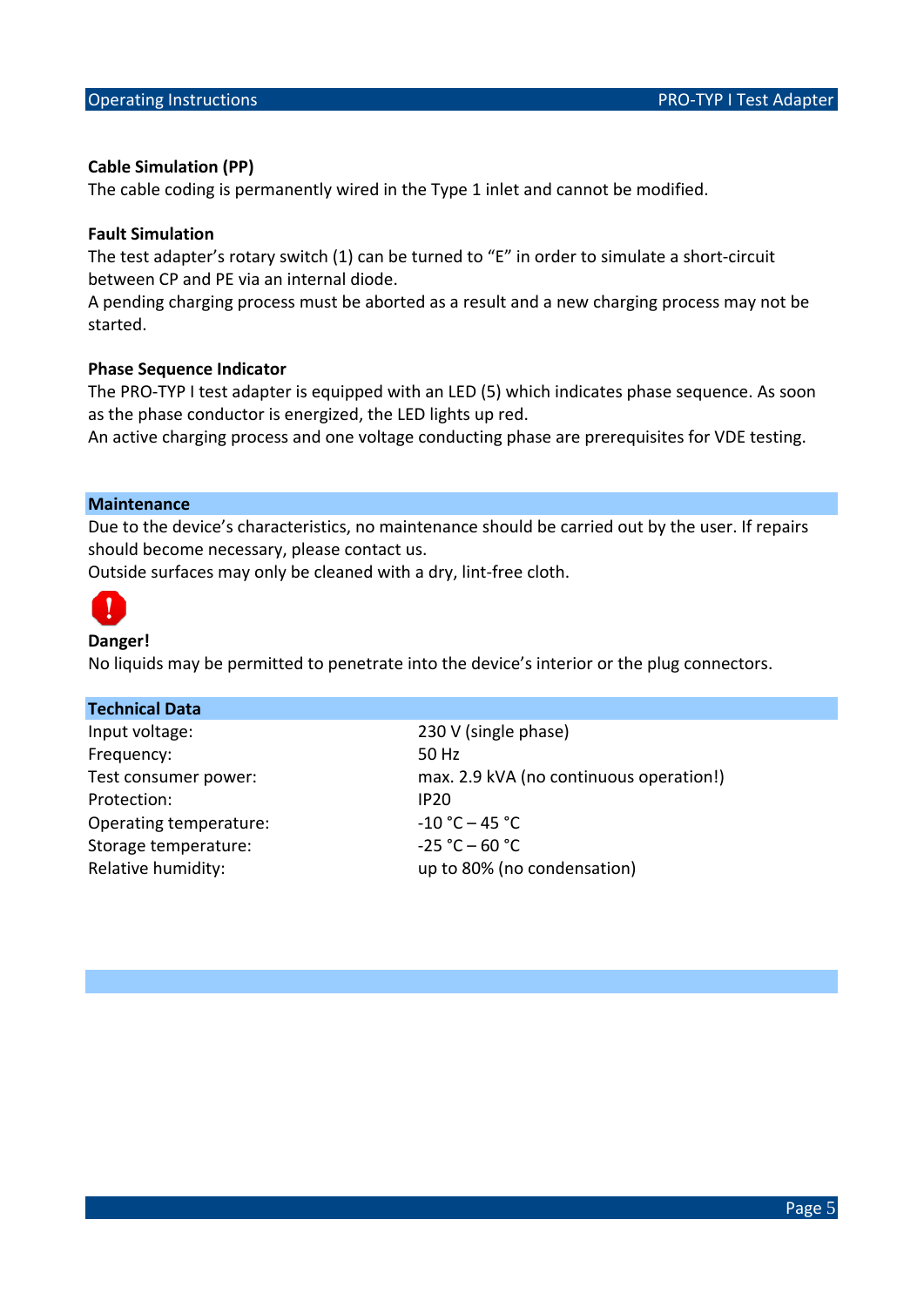#### Operating Instructions **PRO-TYP I Test Adapter** PRO-TYP I Test Adapter

**Appendix: Practical Information on Testing Charging Stations**

## **Type II Plug for Mode 3 Charging**



**Source: Mennekes**

## Resistance Coding for Charging Cables

**Table B.101** – **Resistor Codings for Plugs**

| Current capacity of the cable assembly | Nominal resistance of Rc<br>Tolerance $\pm$ 3% $^3$ | Recommended<br>interpretation range<br>by the EVSE |  |  |
|----------------------------------------|-----------------------------------------------------|----------------------------------------------------|--|--|
| 13 A                                   | 1.5 k $\Omega$ 0.5 W $^{1,2}$                       | $> 1$ k $\Omega$ - 2.7 k $\Omega$                  |  |  |
| 20 A                                   | 680 $\Omega$ 0.5 W $^{1,2}$                         | 330 $\Omega$ -1 k $\Omega$                         |  |  |
| 32 A                                   | 220 $\Omega$ 0.5 W $^{1,2}$                         | 150 $\Omega$ -330 $\Omega$                         |  |  |
| 63 A (3-phase) /<br>70 A (1-phase)     | $100 \Omega$ 0.5 W $^{1,2}$                         | 75 $\Omega$ -150 $\Omega$                          |  |  |
| Interrupt power supply                 |                                                     | $<$ 75 $\Omega$                                    |  |  |
|                                        |                                                     |                                                    |  |  |

<sup>1</sup> The power dissipation of the resistor caused by the detection circuit shall not exceed the value given above. The value of the pull-up resistor shall be chosen accordingly.<br><sup>2</sup> Upon circuit failure mode, resistors used should preferably fail such that the resistance value rises.

Metal film resistors commonly show acceptable properties for this application<br> $3$  Tolerances to be maintained over the full useful life and under environmental conditions as specified by the manufacturer.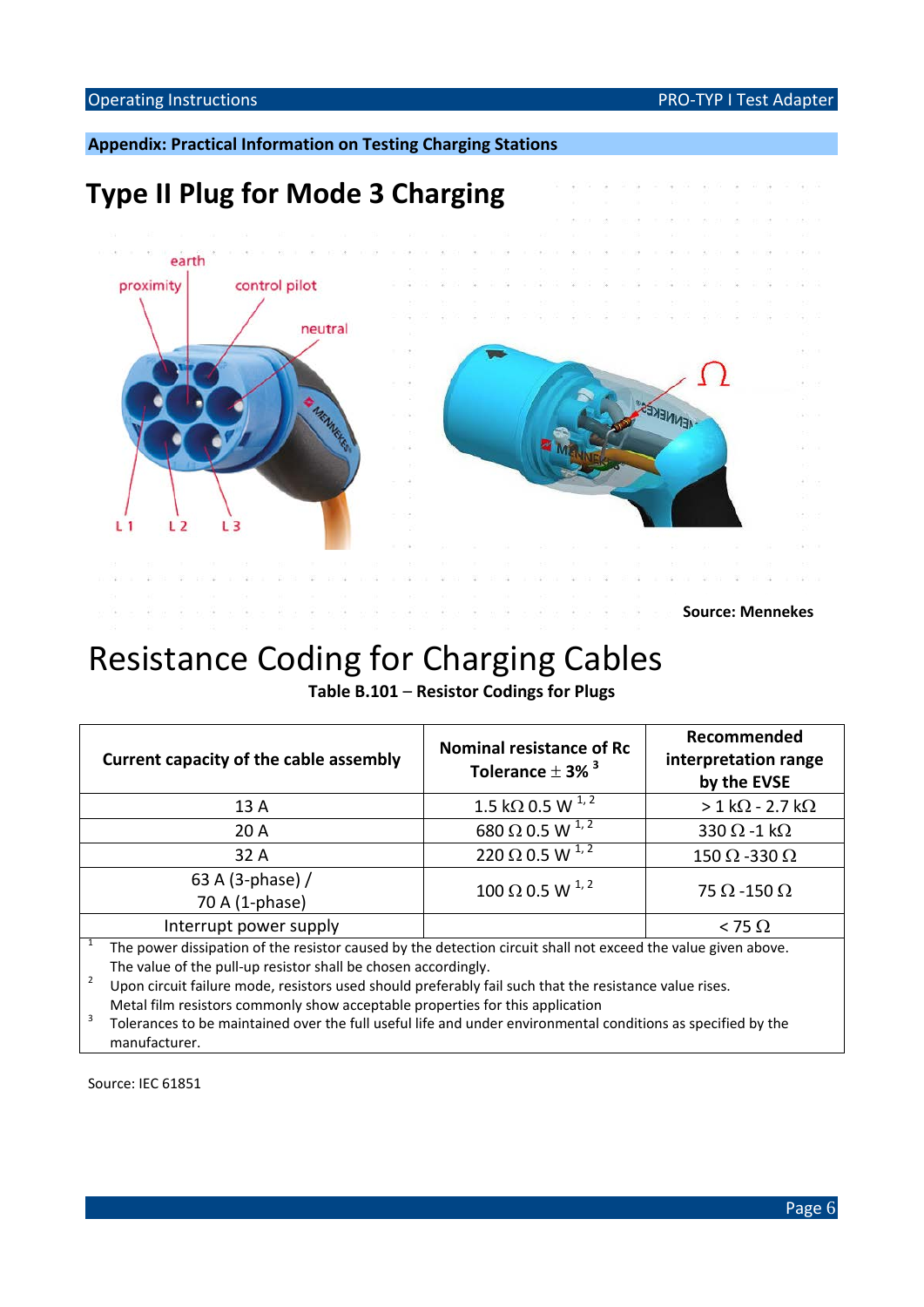# **Typical Pilot Electric Equivalent Circuit for Mode 3 Charging**

**Typical pilot electric equivalent circuit**

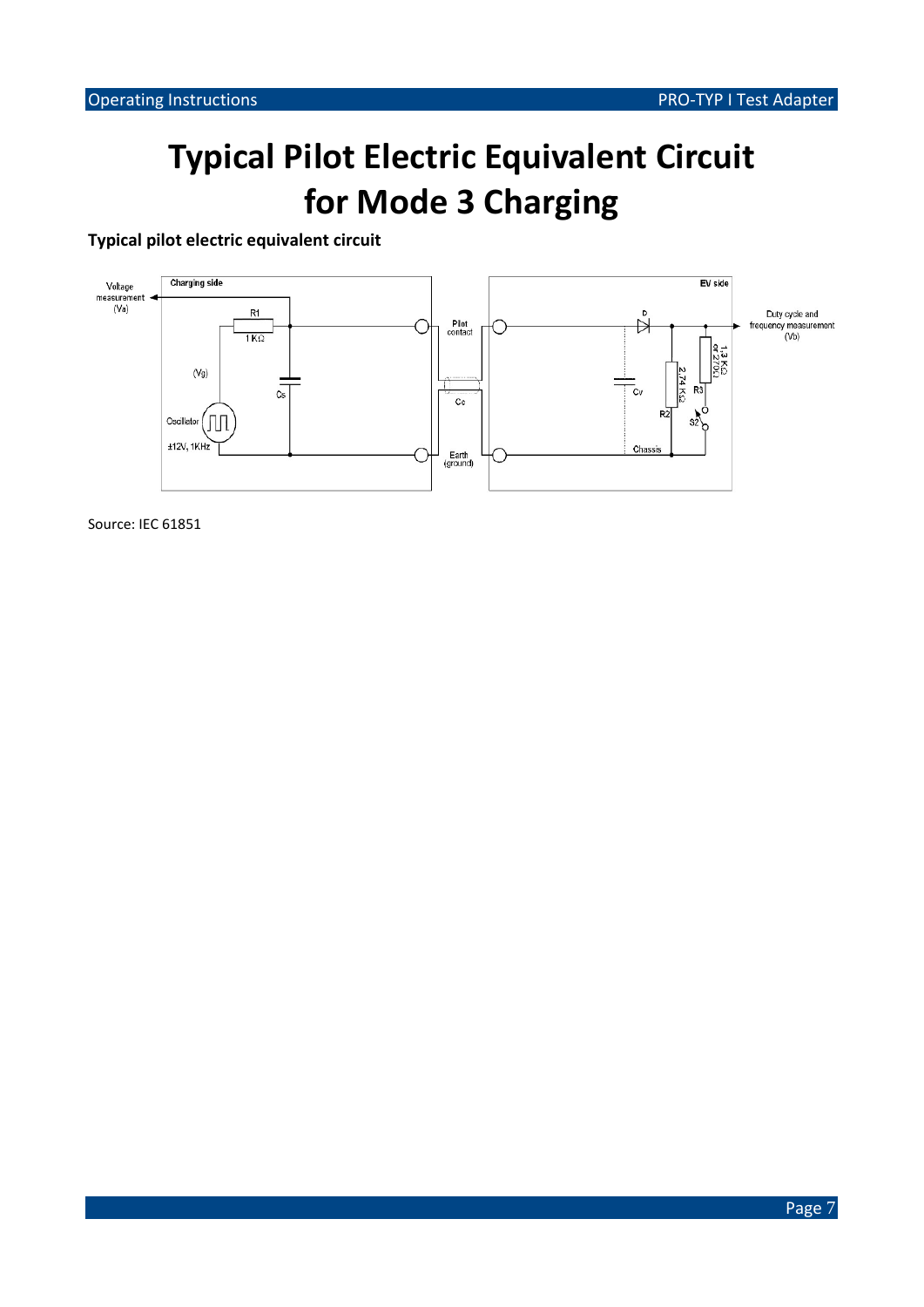# **Typical Pilot Electric Equivalent Circuit for Mode 3 Charging**

**Table A.2** – **Vehicle Control Pilot Circuit Values and Parameters (see figures A.1 and A.2)**

| <b>Parameter</b>                                                  | Symbol                    | Value | <b>Value Range</b> | <b>Units</b> |
|-------------------------------------------------------------------|---------------------------|-------|--------------------|--------------|
| Permanent resistor value                                          | R <sub>2</sub>            | 2,740 | $2658 - 2822$      | Ω            |
| Switched resistor value for vehicles<br>not requiring ventilation | R <sub>3</sub>            | 1,300 | 1261 - 1339        | Ω            |
| Switched resistor value for vehicles<br>requiring ventilation     | R <sub>3</sub>            | 270   | $261.9 - 278.1$    | Ω            |
| Equivalent total resistor value<br>no ventilation (Figure A.2)    | Re.                       | 882   | $856 - 908$        | Ω            |
| Equivalent total resistor ventilation<br>required (Figure A.2)    | Re.                       | 246   | $239 - 253$        | Ω            |
| Diode voltage drop<br>(2.75 – 10 mA, -40 °C to +85 °C             | $\mathsf{V}_{\mathsf{d}}$ | 0.7   | $0.55 - 0.85$      | v            |
| Maximum total equivalent input capacity                           | Cv                        | 2,400 | N/A                | рF           |

Value ranges are to be maintained over full useful life and under design environment conditions.

Note: 1% resistors commonly recommended for this application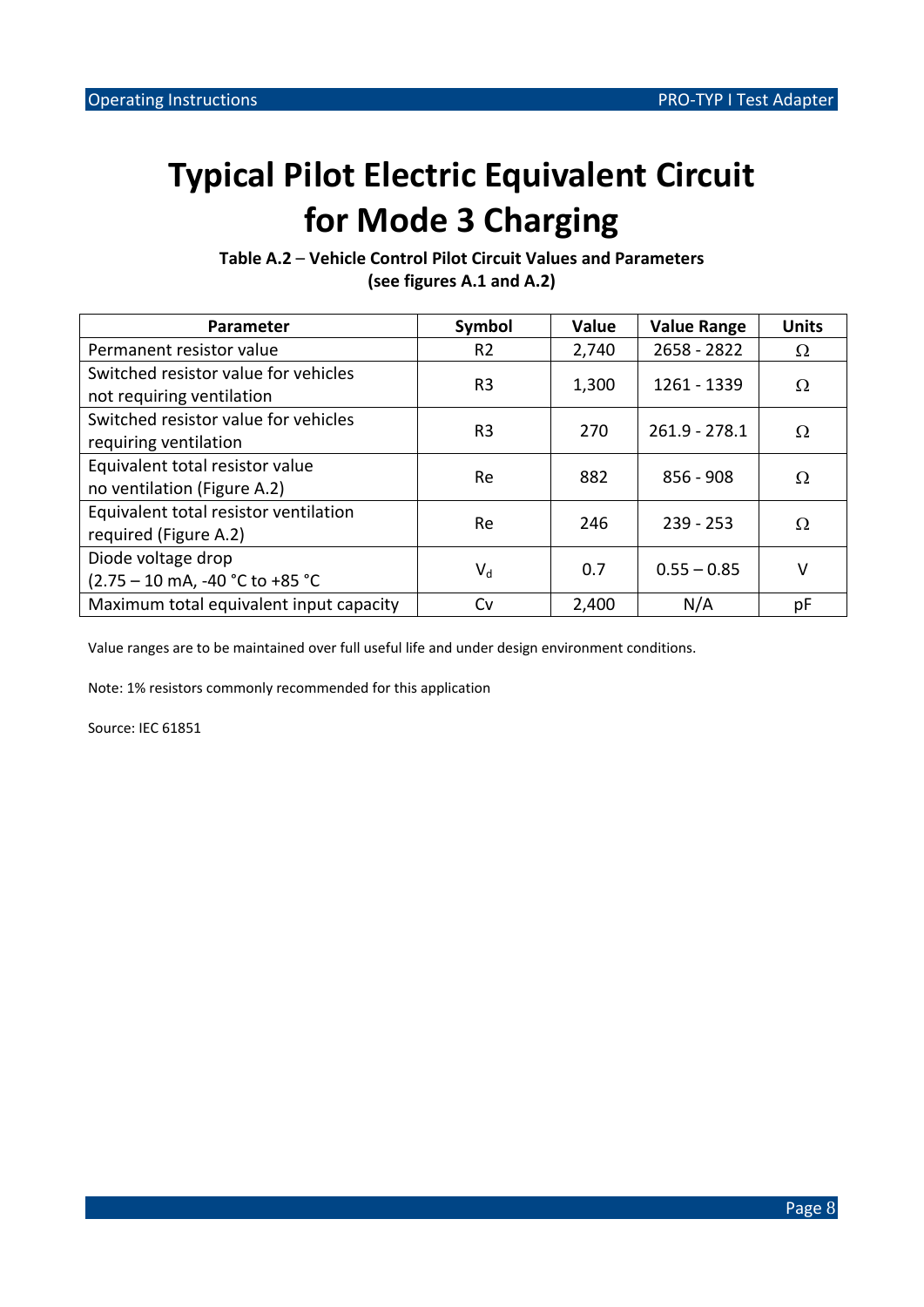## **System States – PWM Voltage**

|                 | EV                                 |                |                               |                        | EV               | <b>EVSE</b><br>ready | <b>EVS</b>   |                   | Va <sup>a</sup>                                                                                       |  |  |
|-----------------|------------------------------------|----------------|-------------------------------|------------------------|------------------|----------------------|--------------|-------------------|-------------------------------------------------------------------------------------------------------|--|--|
| System<br>state | connected<br>to the<br><b>EVSE</b> | S <sub>2</sub> | ready to<br>receive<br>energy | to<br>supply<br>energy | supply<br>energy | High<br>level        | Low<br>level |                   | Remark                                                                                                |  |  |
| A1              | no                                 | N/A            | no                            | not<br>ready           | off              | 12V <sup>d</sup>     | N/A          | Steady<br>voltage | $V_b = 0 V$                                                                                           |  |  |
| A2              |                                    |                | no                            | ready                  | off              | $12V^d$              | -12 $V^e$    | PMW               |                                                                                                       |  |  |
| <b>B1</b>       | yes                                | open           | no                            | not<br>ready           | off              | $9V^b$               | N/A          | Steady<br>voltage | R2 detected                                                                                           |  |  |
| <b>B2</b>       |                                    |                | no                            | ready                  | off              | $9V^b$               | -12 $V^e$    | PMW               |                                                                                                       |  |  |
| C1              |                                    |                | yes                           | not<br>ready           | off              | $6V^c$               | N/A          | Steady<br>voltage | $R3 = 1.3 k\Omega \pm 3%$<br>Charging area<br>ventilation not<br>required                             |  |  |
| C <sub>2</sub>  |                                    |                | yes                           | ready                  | off              | $6V^c$               | -12 $V^e$    | PMW               |                                                                                                       |  |  |
| D <sub>1</sub>  | closed<br>yes                      |                | yes                           | not<br>ready           | off              | 3V <sup>c</sup>      | N/A          | Steady<br>voltage | R3 = 270 $\Omega$ ± 3%<br>Charging area<br>ventilation<br>required                                    |  |  |
| D <sub>2</sub>  |                                    |                | yes                           | ready                  | off              | 3V <sup>c</sup>      | -12 $V^e$    | PMW               |                                                                                                       |  |  |
| $\sf E$         | yes                                | N/A            | no                            | not<br>ready           | off              | 0 <sub>V</sub>       |              | Steady<br>voltage | $Vb = 0$ : EVSE or<br>utility problem or<br>utility power not<br>available or pilot<br>short to earth |  |  |
| F               | yes                                | N/A            | no                            | not<br>ready           | off              | N/A                  | $-12V$       | Steady<br>voltage | EVSE not<br>available                                                                                 |  |  |

**Table A.3** – **System States**

<sup>a</sup> All voltages are measured after stabilization period.<br><sup>b</sup> The EVSE generator may apply a steady- state DC voltage or a +12 V square wave during this period.

The duty cycle indicates the available current as in Table A.5.<br>
The voltage measured is a function of the value of R3 in Figure A.1 (indicated as Re in Figure A.2).<br>
12 V static voltage<br>
<sup>e</sup> The EVSE shall check pilot li (or at least once before the closing of the supply switch on the EVSE).

The state changes between A, B, C and D are caused by the EV, the state changes between 1 and 2 are created by the EVSE.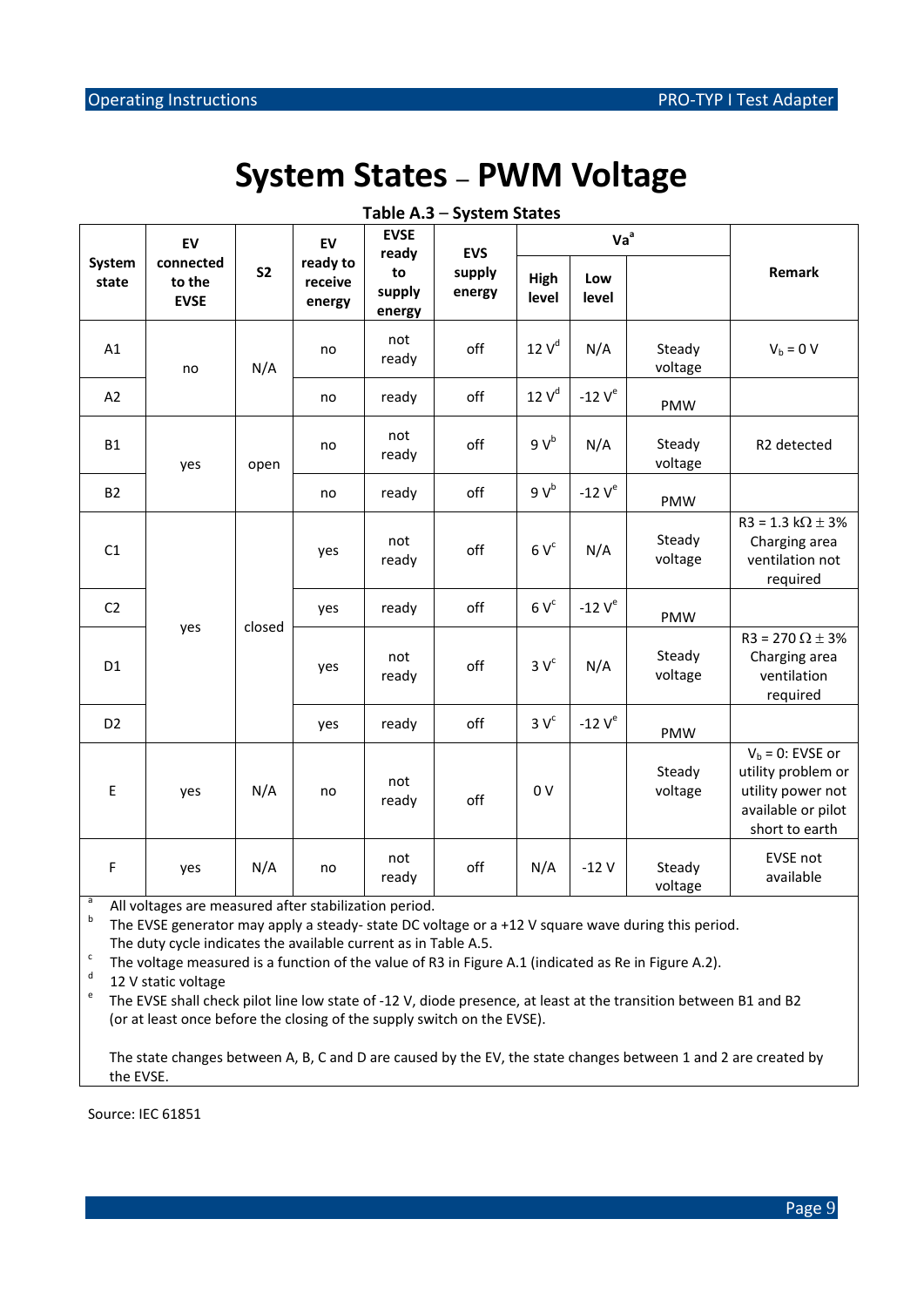# **System States – PWM Voltage**

**Table A.201** – **Pilot Voltage Range**

**The following table details the pilot voltage range as a result of tables A.1 and A.2 components values. These voltage ranges applies to the EVSE (Va).**

|                                                                         | Nominal voltage range imposed<br>by the system |                |                | Acceptable voltage range<br>recognized to detect the states <sup>a</sup> |                |                |  |
|-------------------------------------------------------------------------|------------------------------------------------|----------------|----------------|--------------------------------------------------------------------------|----------------|----------------|--|
| State / Range                                                           | <b>Minimum</b>                                 | <b>Nominal</b> | <b>Maximum</b> | <b>Minimum</b>                                                           | <b>Nominal</b> | <b>Maximum</b> |  |
|                                                                         | [V]                                            | [V]            | [V]            | [V]                                                                      | [V]            | [V]            |  |
| States A1, A2 /positive                                                 | 11.4                                           | 12             | 12.6           | 11                                                                       | 12             | 13             |  |
| States B1, B2 /positive                                                 | 8.37                                           | 9              | 9.59           | 8                                                                        | 9              | 10             |  |
| States C1, C2 /positive                                                 | 5.47                                           | 6              | 6.53           | 5                                                                        | 6              |                |  |
| States D1, D2 / positive                                                | 2.59                                           | 3              | 3.28           | 2                                                                        | 3              | 4              |  |
| <b>State E</b>                                                          | 0                                              | 0              |                | $-1$                                                                     | ŋ              |                |  |
| States A2, B2, C2, D2/                                                  | $-12.6$                                        | $-12$          | $-11.4$        | $-13$                                                                    | $-12$          | $-11$          |  |
| negative                                                                |                                                |                |                |                                                                          |                |                |  |
| State F <sup>a</sup>                                                    |                                                |                |                |                                                                          |                |                |  |
| $\overline{a}$ and $\overline{a}$ and $\overline{a}$ and $\overline{a}$ |                                                |                |                |                                                                          |                |                |  |

applicable to Va only

Note: the EVSE may also be designed to use the voltage of the internal generator (Vg) as a reference. The valid voltage ranges are then to be calculated as given in the following table. These ranges are identical to the values in the above table for Vg=12 V.

Source: IEC 61851



Page 10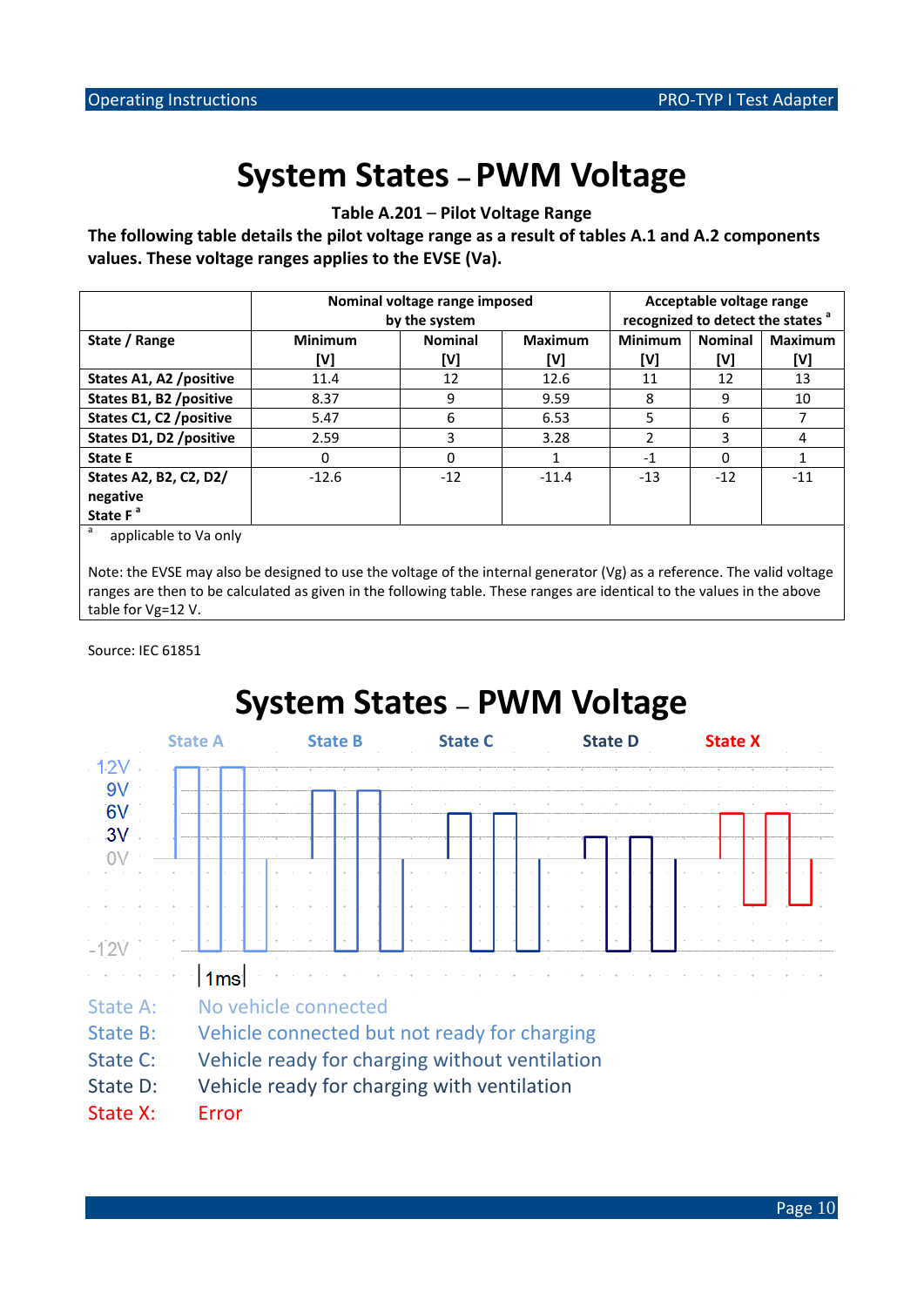# **System States –Duty Cycle**

**Table A.6** – **Maximum Current to be Drawn by the Vehicle**

| Nominal duty cycle<br>interpretation by vehicle                                                                                                                       | Maximum current to be drawn by vehicle                                                                                                                                                                                                                                 |  |  |  |
|-----------------------------------------------------------------------------------------------------------------------------------------------------------------------|------------------------------------------------------------------------------------------------------------------------------------------------------------------------------------------------------------------------------------------------------------------------|--|--|--|
| Duty cycle $<$ 3%                                                                                                                                                     | Charging not allowed                                                                                                                                                                                                                                                   |  |  |  |
| $3\% \leq$ duty cycle $\leq 7\%$                                                                                                                                      | A duty cycle of 5% indicates that digital communication is required<br>and must be established between the EVSE and EV before<br>charging.<br>Charging is not allowed without digital communication.<br>Digital communication may also be used with other duty cycles. |  |  |  |
| $7\%$ < duty cycle < 8%                                                                                                                                               | Charging not allowed                                                                                                                                                                                                                                                   |  |  |  |
| $8\% \leq$ duty cycle $< 10\%$                                                                                                                                        | 6 A                                                                                                                                                                                                                                                                    |  |  |  |
| $10\% \leq$ duty cycle $\leq 85\%$                                                                                                                                    | available current = $%$ duty cycle) x 0.6 A                                                                                                                                                                                                                            |  |  |  |
| 85% < duty cycle $\leq$ 96%                                                                                                                                           | available current = $(%$ duty cycle - 64) x 2.5 A                                                                                                                                                                                                                      |  |  |  |
| $96\% <$ duty cycle $\leq 97\%$                                                                                                                                       | 80 A                                                                                                                                                                                                                                                                   |  |  |  |
| duty cycle $> 97\%$                                                                                                                                                   | Charging not allowed                                                                                                                                                                                                                                                   |  |  |  |
| If the PWM signal is between 8% and 97%, the maximum current may not exceed the values<br>indicated by the PVM even if the digital signal indicates a higher current. |                                                                                                                                                                                                                                                                        |  |  |  |

In 3-phase systems, the duty cycle value indicates the current limit per each phase. The current indicated by the PWM signal shall not exceed the current cable capability and the EVSE capability, the lower between them shall apply.

Note: the EV should respect 6A as lower value of the PWM.

Note: the indication "no maximum" implies that the delay time has no constraints and may depend on external influences and the conditions existing on the EVSE or the EV.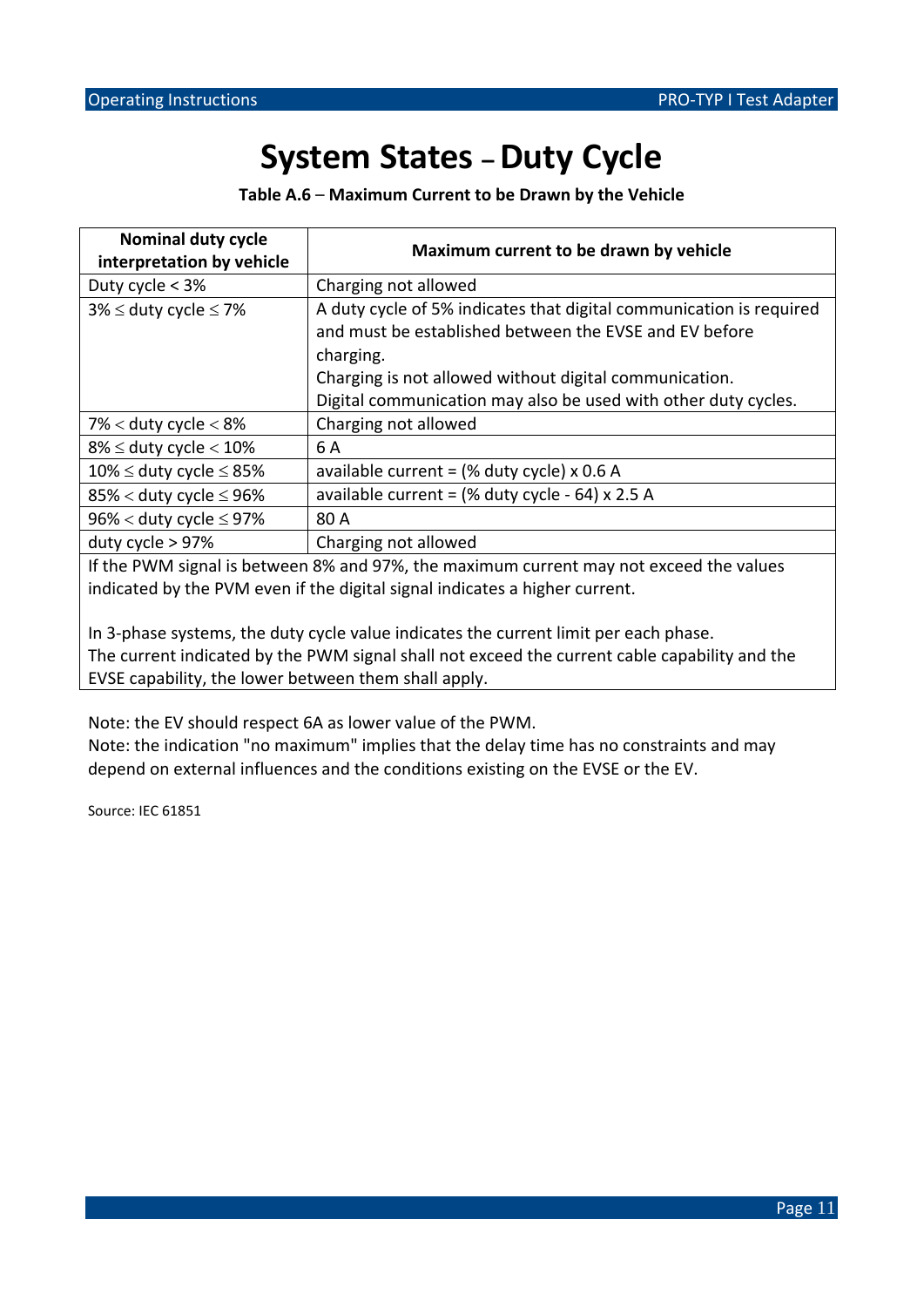# **System States - Duty Cycle**